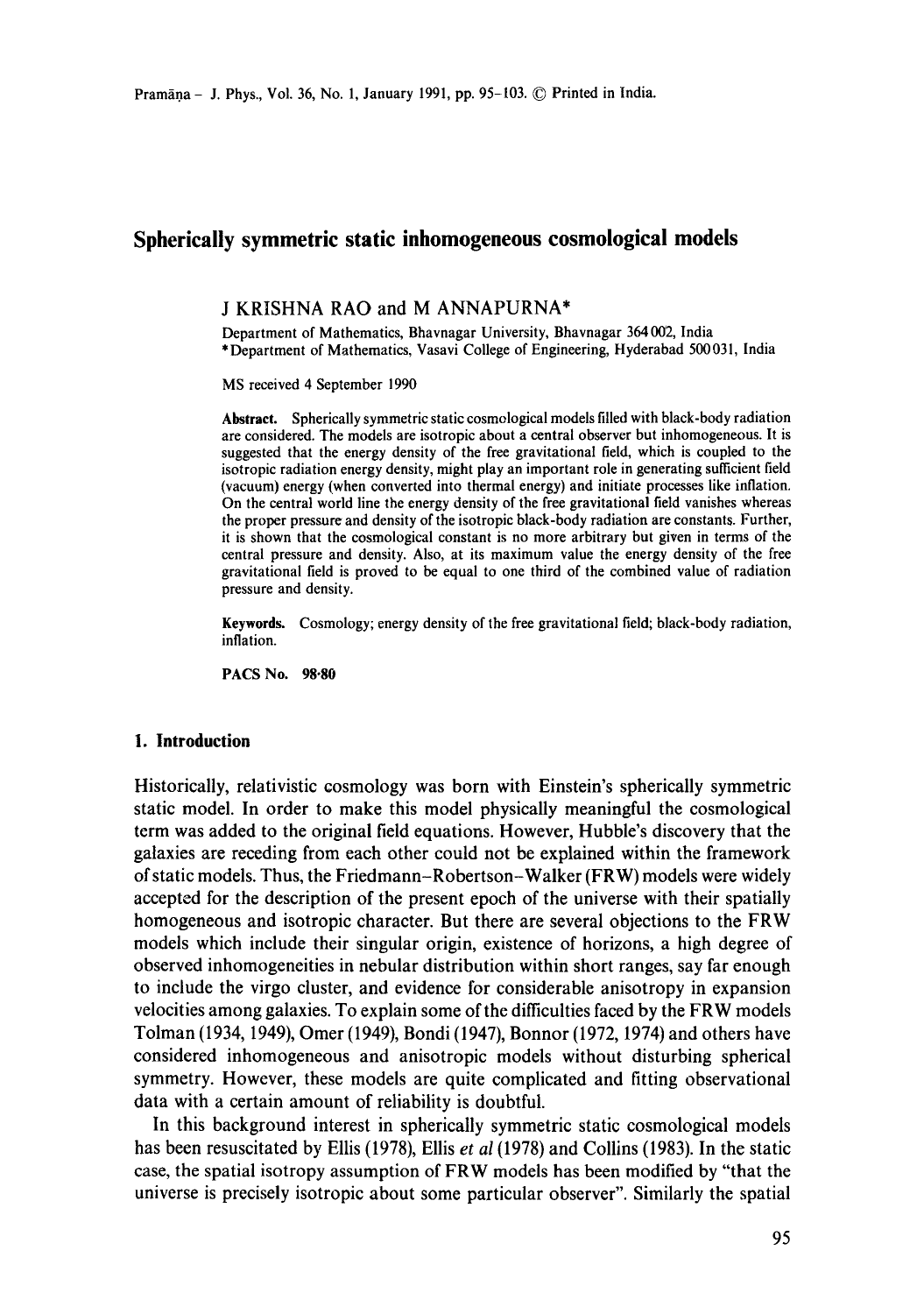homogeneity condition is replaced by "that the universe is static". Thus, the space-time metric was chosen as

$$
ds^{2} = -dr^{2} - f^{2}(r)(d\theta^{2} + \sin^{2}\theta d\phi^{2}) + g^{2}(r)dt^{2}.
$$
 (1)

Here, the parameter  $r$  increases monotonically as we move outwards from the centre of the system. However,  $f(r)$  in general need not be an increasing function of  $r$ . The smoothness conditions on  $f$  and  $g$  are given by

(i) 
$$
f(r) \to 0
$$
,  $f'(r) \to 1$ ,  $f''(r)/f(r) \to \text{finite limit}$  as  $r \to 0$ 

(ii) 
$$
g(r) \rightarrow
$$
 finite non-zero limit,  $g'(r) \rightarrow 0$ 

where a prime for  $f$  and  $g$  denotes a differentiation with respect to  $r$ . Further  $f(r)$ and  $g(r)$  are assumed to be regular non-zero functions of r on the interval  $0 < r < a$ where a may be finite or infinite. Finally the function  $g(r)$  is normalized by the condition that  $q(0) = 1$ . Thus, the space-time (1) is spherically symmetric about the central world-line at  $r = 0$  which is denoted by C.

The static cosmological models considered by Ellis *et al* (1978) have two centres, our galaxy being near one of them and the initial singularity representing the second. In contrast to the interpretation of redshifts in the FRW models as being cosmological Doppler shifts, in the static models they are being interpreted as cosmological gravitational redshifts. The  $3^\circ K$  microwave background radiation originates from the singular centre of the static models.

In the present paper we obtain an analytic solution representing spherically symmetric static inhomogeneous cosmological models filled with black-body radiation. Also, following the method adopted in the study of non-static cosmological models (Krishna Rao 1990) the energy density of the free gravitational field represented by the eigen value of the Weyl conformal tensor has been introduced as a new parameter in relativistic cosmology. It was argued in the above cited paper that the energy density of the free gravitational field contributes for the expansion of the universe and also increases the deceleration rate effecting the present Hubble velocity in a shorter time. This has relevance in the context of inflationary models needing more vacuum (field) energy to undergo an exponential expansion. It is hoped that the energy density of the free gravitational field, rather than the cosmological constant  $\Lambda$ , plays a decisive role to explain inflation as well as grand unification processes by generating sufficient field energy which can be transformed into thermal energy.

In §2 the field equations are derived for spherically symmetric static space-times filled with a perfect fluid by introducing the parameters  $w = \{(4\pi/3)(\rho + \varepsilon) + (\Lambda/6)\}f^2$ and  $v = (4\pi p - (\Lambda/2)) f^2$ . Isothermal solutions with an equation of state  $(8\pi p - \Lambda)$  =  $k{8\pi(\rho + \varepsilon) + \Lambda}$  are discussed in §3 and an analytical solution corresponding to the case  $k = 1/3$  has been derived in §4. The paper ends with concluding remarks in §5.

## **2. Field equations**

We assume that the cosmological models are filled by a perfect fluid of proper density  $\rho$  and pressure p. Thus, using Einstein's equations with a cosmological constant,

$$
-8\pi T_a^b = -8\pi [(\rho + p)u_a u^b - pg_a^b] = R_a^b - \frac{1}{2}g_a^b R + \Lambda g_a^b,
$$
 (2)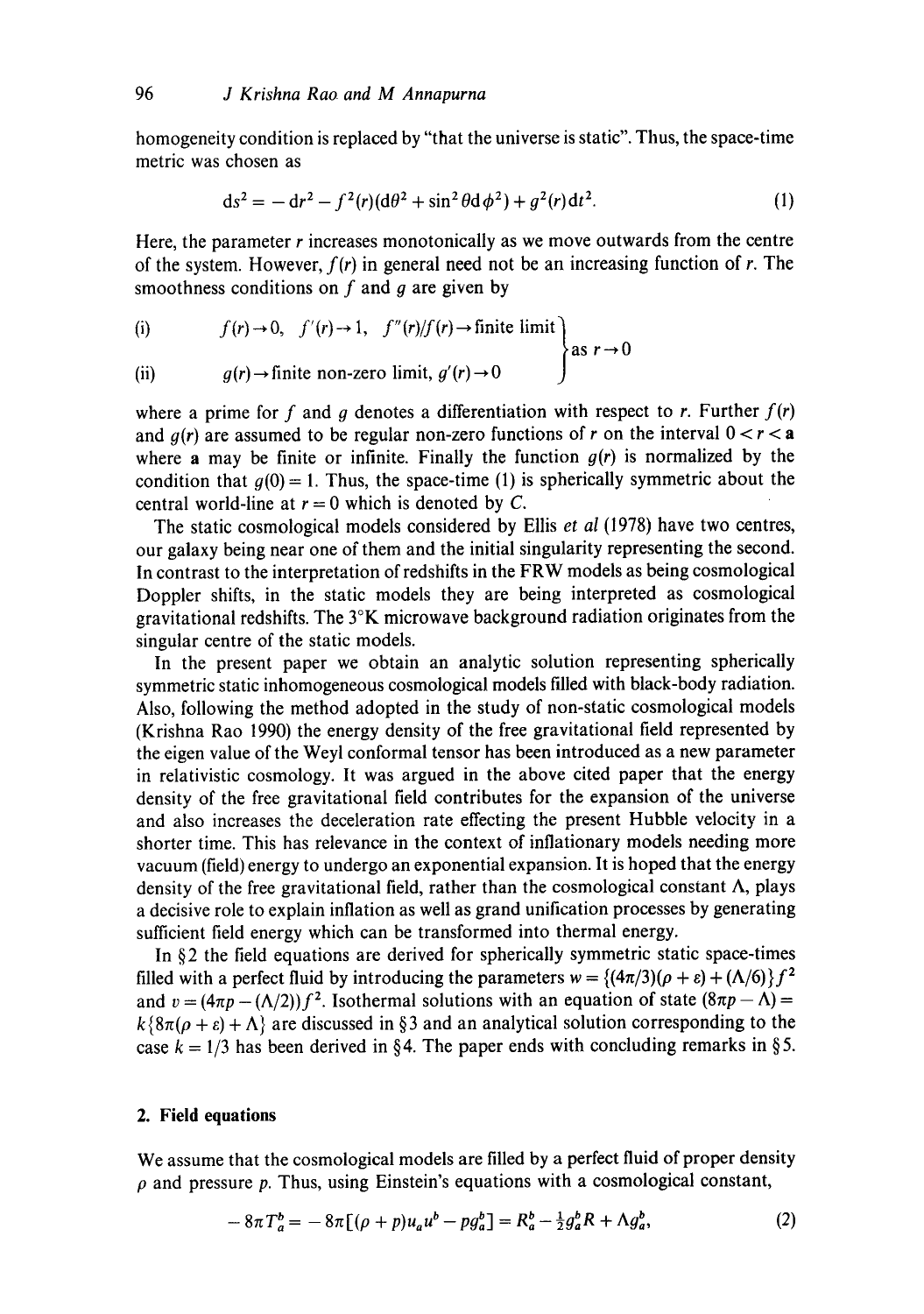where  $u^a = (0,0,0,g^{-1}(r))$  and adopting our earlier procedure (Krishna Rao and Annapurna 1985), we get the expressions for pressure and density as below:

$$
8\pi p - \Lambda = (2f'g'/fg) + (f'/f)^2 - (1/f^2)
$$
\n(3)

$$
8\pi(p+\varepsilon)-\Lambda = (2f'g'/fg) + (2f''/f) - (f'/f)^2 + (1/f^2),
$$
\n(4)

$$
8\pi\rho + \Lambda = -(2f''/f) - (f'/f)^2 + (1/f^2),
$$
\n(5)

where

$$
8\pi\varepsilon = (f''/f) - (f'/f)^2 - (g''/g) + (f'g'/fg) + (1/f^2),
$$
\n(6)

is the eigen value of the Weyl conformal tensor (Krishna Rao 1966).

Now, the combination of equations  $\{(4) + (5) - (3)\}\$  gives

$$
f'^2 = 1 - 2w,\t\t(7)
$$

where

$$
w = \left\{\frac{4\pi}{3}(\rho + \varepsilon) + \frac{\Lambda}{6}\right\}f^2.
$$
 (8)

The coupling of  $\varepsilon$  to the material energy density  $\rho$  immediately suggests that the former may be interpreted as the energy density of the free gravitational field (Krishna Rao and Annapurna 1986).

Again doubling (3) and adding to (4) and (5), we get

$$
\{4\pi(\rho+\varepsilon+3p)-\Lambda\}(f/f')=3g'/g.\tag{9}
$$

Also, the equation for radial pressure gradient is given by

$$
p' / (\rho + p) = -g'/g. \tag{10}
$$

Thus, eliminating *g'/g* from (9) and (10), and making use of (7) and (8), we get

$$
3dp/df = -(\rho + p)\{4\pi(\rho + \varepsilon + 3p) - \Lambda\}f(1 - 2w)^{-1}.
$$
 (11)

Once again making the combination  $\{2 \times (5) + (3) - (4)\}$  we get

$$
4\pi(2\rho - \varepsilon) + \Lambda = -(3f''/f). \tag{12}
$$

From (7) and (12), it follows that

$$
4\pi(2\rho - \varepsilon) + \Lambda = 3f^{-1}(\frac{dw}{df}).\tag{13}
$$

We now define a new parameter  $v(f)$  as

$$
v(f) = \left(4\pi p - \frac{\Lambda}{2}\right) f^2,\tag{14}
$$

and obtain from (3) and (7)

$$
g'/g = (w+v)/f(1-2w)^{1/2}.
$$
 (15)

Now, from (10), (I 1) and (15) we get

$$
f^{-1}\left(\frac{df}{dw}\right) = \left\{ (1-2w)\left(\frac{dv}{dw}\right) + (w+v) \right\} \{2v - (w^2 + 6vw + v^2)\}^{-1}.
$$
 (16)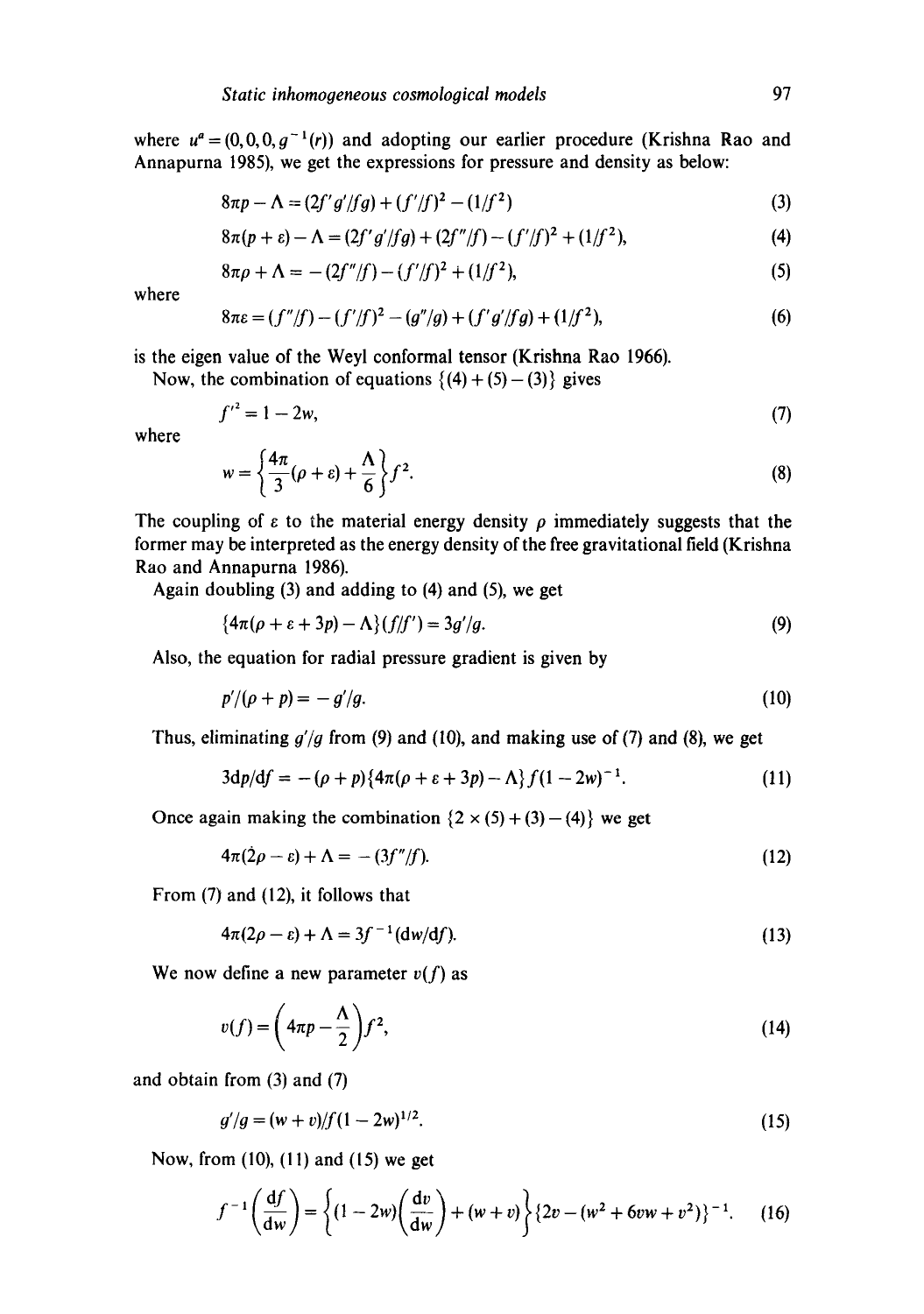Another important relation which can be deduced from (5), (7) and (16) is

$$
\left(4\pi\rho+\frac{\Lambda}{2}\right)f^2=w\left\{\left(\frac{\mathrm{d}v}{\mathrm{d}w}\right)-\beta\right\}\left\{\left(\frac{\mathrm{d}v}{\mathrm{d}w}\right)-\alpha\right\}^{-1},\tag{17}
$$

where

$$
\alpha = -(w+v)/(1-2w), \quad \beta = -v(2-5w-v)/w(1-2w). \tag{18}
$$

From (16), it is worth noting that if  $v$  is given as a function of  $w$ , the equation is readily integrable. Similarly,  $\rho$  can be evaluated from (17).

The significance of the families of hyperbolas  $H = 0 = 2v - (w^2 + 6wv + v^2)$  and parabolas  $dv/dw = \alpha$  as well as the integral curves of  $dv/dw = \beta$  was discussed by Bondi (1964).

#### **3. Isothermal solutions**

Assuming that the non-luminious, non-baryonic material forms the bulk of the mass of the universe and clusters on galactic scales, the measurements of rotation curves around galaxies give the linear mass-radius relation,  $M(r) \propto r$  resulting in  $\rho \propto 1/r^2$ . This result is characteristic of isothermal gas spheres bound by gravitation (Wilczek 1983). So, in this section we consider cosmological situations obeying an isothermal pressure-density relation.

We have seen earlier that the field energy density  $\varepsilon$  has been coupled to the material energy density  $\rho$ . Thus, the classical pressure-density relation  $p = k\rho$  for isothermal solutions needs modification in the context of curved geometry as well as the presence of the cosmological constant. Therefore, choosing the equation of state as

$$
p - \frac{\Lambda}{8\pi} = k \bigg( \rho + \varepsilon + \frac{\Lambda}{8\pi} \bigg), \tag{19}
$$

and making use of (8), (14) and (19), we get  $v = 3kw$ , which on substitution in (16) gives

$$
f^{-1}\left(\frac{df}{dw}\right) = \left\{3k(1-2w) + (3k+1)w\right\}w^{-1}(A-Bw)^{-1},\tag{20}
$$

where  $A = 6k$  and  $B = 9k^2 + 18k + 1$ . We now integrate (20) to obtain

$$
\frac{f^2}{2R^2} = w(A - Bw)^{((A-2)/B)-1},\tag{21}
$$

R being a constant. Defining a new function  $l(f)$  such that

$$
l(f) = (A - Bw)^{(A - 2)/B},
$$
\n(22)

the expression for w is given by

$$
w = Af^2 \{2R^2l(f) + Bf^2\}^{-1}.
$$
 (23)

Again from (15) and (19) we obtain the integral for  $g$  as

$$
\log g = \int \frac{(3k+1)A f df}{\{2R^2 l(f) + (B-2A)f^2\}} + \text{constant}
$$
 (24)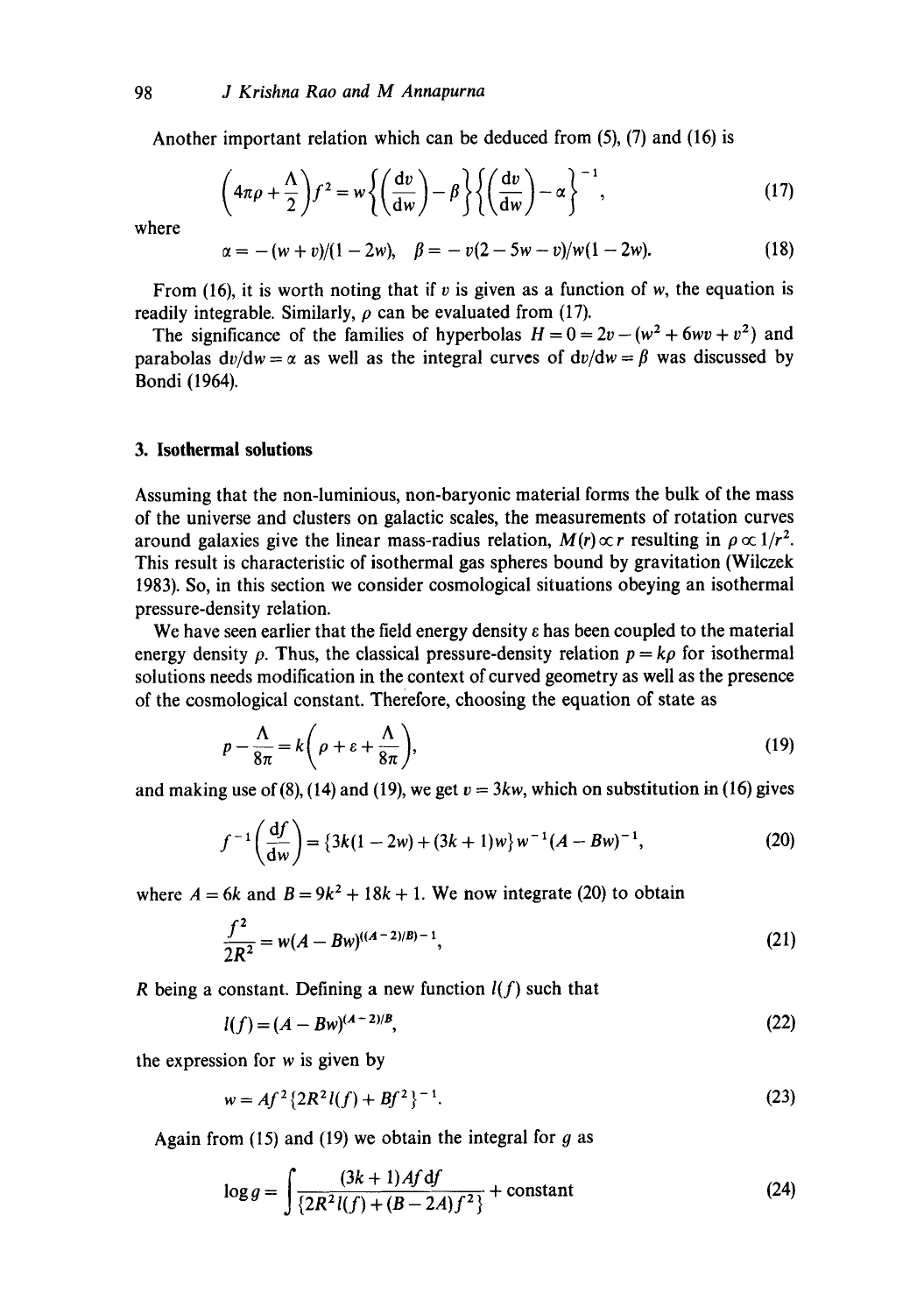#### **4. A cosmological model filled with isotropic black-body radiation**

The existence of  $3^\circ$ K isotropic microwave background radiation suggests a hot phase in an earlier epoch of the universe. In fact such a scenario points out that at temperatures of the order of  $3 \times 10^{3}$ °K matter and radiation have got decoupled. For a universe filled with a black-body radiation we put  $k = 1/3$  in (19) such that  $v = w$ ,  $A = 2$ ,  $B = 8$  and consequently (22) gives  $I(f) = 1$ . Accordingly from (23) and (24) we get respectively

$$
v = w = f^2 / (R^2 + 4f^2),
$$
\n(25)

$$
g^2 = 2\gamma (R^2 + 2f^2),\tag{26}
$$

 $\gamma$  being a constant. From the above expressions we note that the metric (1) is regular at  $f = 0$ . Thus, denoting the initial pressure on the central world-line as  $p_c$  we get

$$
2/R^2 = 8\pi p_c - \Lambda. \tag{27}
$$

We thus eliminate  $R^2$  from (25) and (26) making use of (27). Therefore,

$$
w = v = \left(4\pi p_c - \frac{\Lambda}{2}\right) f^2 / \{1 + 2(8\pi p_c - \Lambda)f^2\},\tag{28}
$$

and

$$
g^{2} = 4\gamma (8\pi p_{c} - \Lambda)^{-1} \{ 1 + (8\pi p_{c} - \Lambda) f^{2} \}.
$$
 (29)

In the case of bounded distributions it is possible to evaluate  $\gamma$  making use of the boundary pressure  $p<sub>b</sub>$ .

From (8), (19) and (28), we get (after putting  $k = 1/3$ )

$$
8\pi p - \Lambda = (8\pi p_c - \Lambda)\{1 + 2(8\pi p_c - \Lambda)f^2\}^{-1}.
$$
 (30)

Also, (17) simplifies to

$$
8\pi\rho + \Lambda = (8\pi p_c - \Lambda)\left\{3 + 2(8\pi p_c - \Lambda)f^2\right\}\left\{1 + 2(8\pi p_c - \Lambda)f^2\right\}^{-2}.
$$
 (31)

Finally substituting from (30) and (31) in (19), with  $k = 1/3$ , we obtain

$$
8\pi\varepsilon = 4(8\pi p_c - \Lambda)^2 f^2 \{1 + 2(8\pi p_c - \Lambda)f^2\}^{-2}.
$$
 (32)

From (32) we note that on the central world line  $\varepsilon = 0$  and  $8\pi \rho_c + \Lambda = 3(8\pi \rho_c - \Lambda)$ giving the value for  $\Lambda$  as

$$
\Lambda = 2\pi (3p_c - \rho_c). \tag{33}
$$

Thus, our modified equation of state given by (19) enables us to determine the cosmological constant in terms of initial pressure and density on the central world-line. Also in the limiting case when  $R \to \infty$ , we get  $\rho + p = 0$ ,  $\varepsilon = 0$  and in order to make  $\rho$  positive, the cosmological constant has to be chosen as negative. The resulting space-time is isomorphic to that of anti-de Sitter cosmological model.

We have mentioned in §1 that the energy density of the free gravitational field  $\varepsilon$ contributes for the expansion of the universe in the non-static inhomogeneous and anisotropic cosmological models. In inflationary cosmologies the initial rapid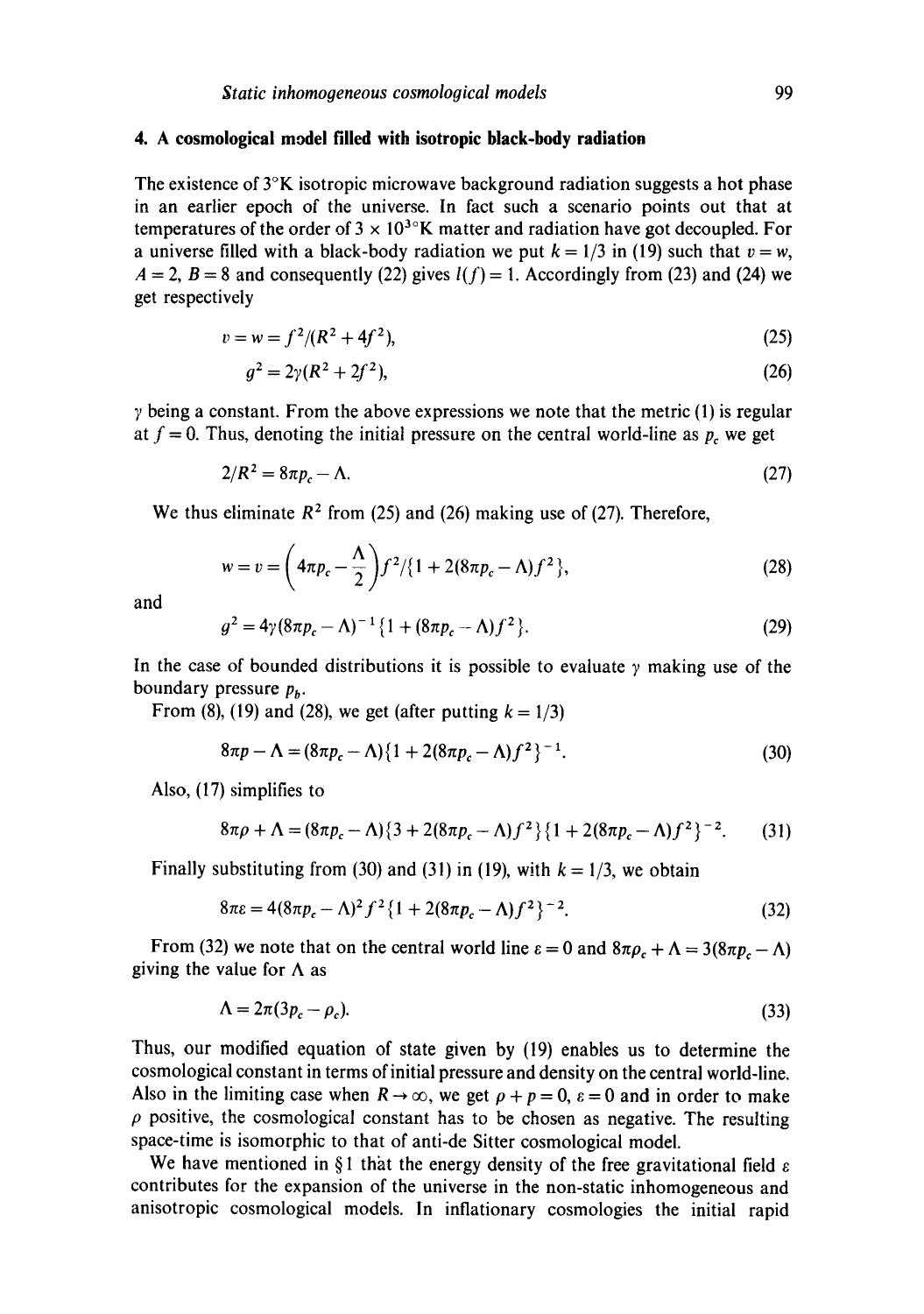expansion of the universe was attributed to negative pressures. The formation of the galaxies is to be explained before inflation would smooth out inhomogeneities heralding the present FRW epoch. So, even though we are working here with a static model the maximum and minimum values of  $\varepsilon$  may provide some information regarding the inflationary phase. It may be verified easily that the minimum and maximum values of  $\varepsilon$  correspond to  $f = 0$  and  $f = R/2$  respectively. Also at  $f = R/2$ the expressions for  $\rho$ , p and  $\varepsilon$  are given by

$$
4\pi \rho + \frac{\Lambda}{2} = 8\pi p - \Lambda = 8\pi \varepsilon = \pi (p_c + \rho_c) = 1/R^2
$$
 (34)

which indicate that at its maximum value the contribution of  $\varepsilon$  is equal to one third of the combined value of  $\rho$  and  $p$ .

## **5. Concluding remarks**

The cosmological model presented here is static and inhomogeneous but singularity free. It may be considered as a forerunner for more general non-static and inhomogeneous models filled with isotropic black-body radiation. Also, the energy density of the free gravitational field, which is coupled to the radiation energy density, enters relativistic cosmology as a new parameter. We may note that, for simplicity, we have chosen the coupling constant as unity. However, the value of  $\varepsilon$  in relation to  $\rho$  and  $p$  can be raised substantially by an appropriate choice of the coupling constant. It is well-known (see Abbott and Pi 1986; Borner 1988) that in a radiation dominated universe  $\rho \propto T^4$  and therefore  $\varepsilon \propto T^4$  where T is the temperature. Also, the inflation which preceeds the radiation dominated phase may be interpreted as due to conversion of the energy of the free gravitational field (represented by  $\varepsilon$ ) into thermal energy. During the inflationary phase it might be possible that  $\varepsilon$  has values higher than fourth power in T.

In contrast to the traditional notion of mining the vacuum (anti-de Sitter space-time with  $8\pi\rho = -8\pi\rho = \Lambda$ ) wherein the negative pressure supplies the necessary energy for inflation, the above scenario fits more naturally into the scheme since  $\varepsilon$  is the invariant of the conformal Weyl tensor and inflation can be explained even when the controversial cosmological term is dropped from the field equations. The maximum value for  $\varepsilon$  occurs at  $f = R/2$  but however  $\varepsilon$  dominates over  $\rho$  only after  $f = \sqrt{3R/2}$ . Finally, we point out that the presence of initial inhomogeneities, through a non-vanishing  $\varepsilon$ , are conductive for galaxy formation.

The values of  $w(= v)$ ,  $4\pi \varepsilon R^2$ ,  $(4\pi p - (A/2))R^2$  and  $(4\pi \rho + (A/2))R^2$  are given as functions of  $x( = 2f/R)$  in the accompanying table 1 and the graphs describing their relative behaviour are also drawn in figure 1.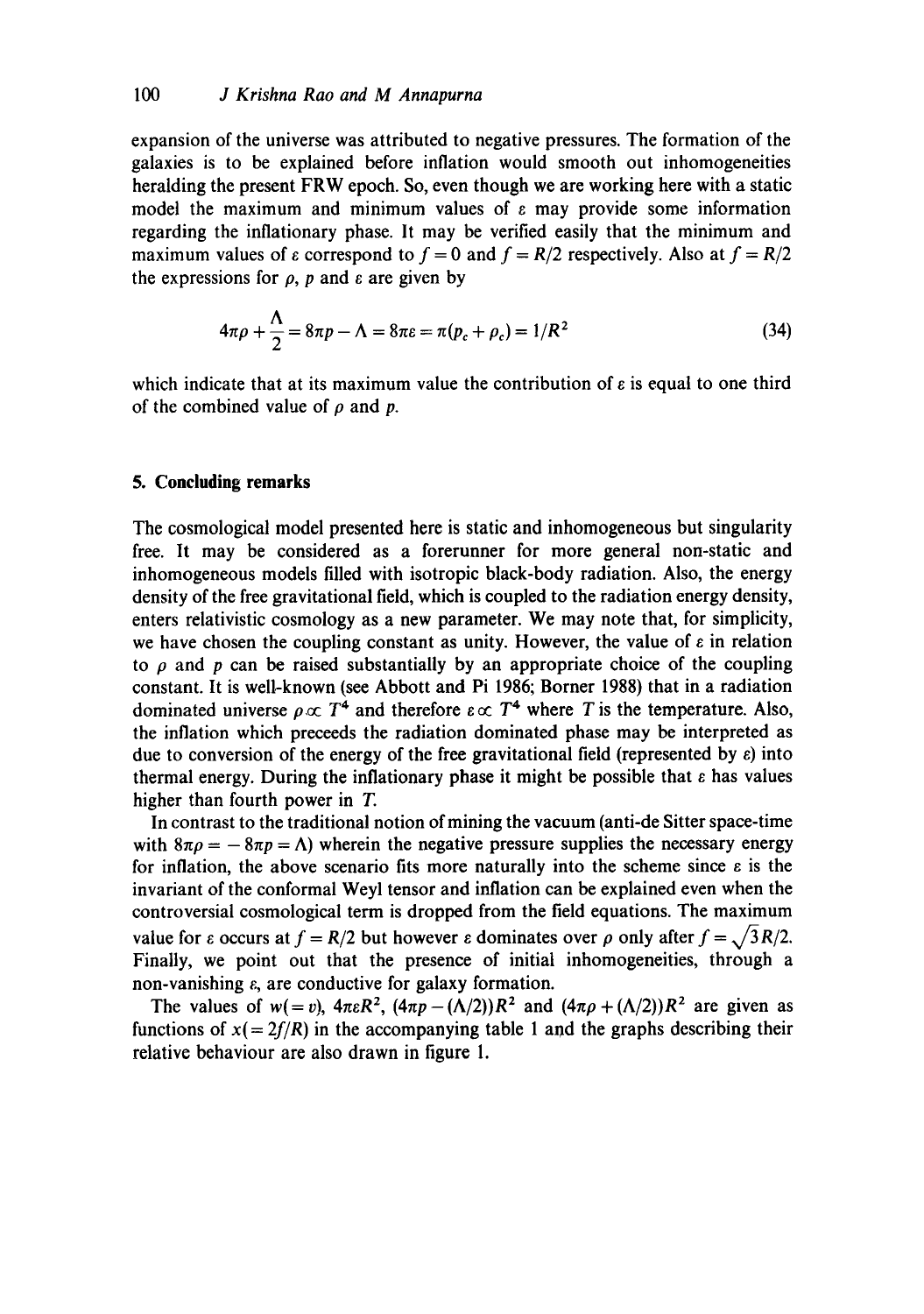| $x = \frac{2f}{R}$ |        |        |        | $w = \frac{x^2}{4(1+x^2)} \ 4\pi \varepsilon R^2 = \frac{2x^2}{(1+x^2)^2} \ \left(4\pi p - \frac{\Lambda}{2}\right) R^2 = \frac{1}{(1+x^2)} \ \left(4\pi \rho + \frac{\Lambda}{2}\right) R^2 = \frac{3+x^2}{(1+x^2)^2}$ |
|--------------------|--------|--------|--------|-------------------------------------------------------------------------------------------------------------------------------------------------------------------------------------------------------------------------|
| (1)                | (2)    | (3)    | (4)    | (5)                                                                                                                                                                                                                     |
| $0-1$              | 0.0025 | 00196  | 0.9901 | 2.9507                                                                                                                                                                                                                  |
| $0-2$              | 0.0096 | 00740  | 0.9615 | 2.8107                                                                                                                                                                                                                  |
| 0.3                | 0.0206 | 0.1515 | 0.9174 | 2.6007                                                                                                                                                                                                                  |
| 0.4                | 0.0345 | 0.2378 | 0.8621 | 2.3484                                                                                                                                                                                                                  |
| 0.5                | 0.0500 | 0.3200 | 0.8000 | 2.0800                                                                                                                                                                                                                  |
| 0.6                | 0.0662 | 0.3893 | 0.7353 | 1.8166                                                                                                                                                                                                                  |
| 0.7                | 0.0822 | 0.4414 | 0.6711 | 1.5720                                                                                                                                                                                                                  |
| 0.8                | 0.0976 | 0.4759 | 0.6098 | 1.3534                                                                                                                                                                                                                  |
| 0.9                | 0.1119 | 04945  | 0.5525 | 1.1630                                                                                                                                                                                                                  |
| $1-0$              | 0.1250 | 0.5000 | 0.5000 | $1 - 0000$                                                                                                                                                                                                              |
| $1-1$              | 0.1369 | 0.4955 | 0.4525 | 0.8620                                                                                                                                                                                                                  |
| $1-2$              | 0.1475 | 0.4837 | 0.4098 | 0.7458                                                                                                                                                                                                                  |
| 1.3                | 0.1570 | 0.4671 | 0.3717 | 0.6481                                                                                                                                                                                                                  |
| $1-4$              | 0.1655 | 0.4474 | 0.3378 | 0.5661                                                                                                                                                                                                                  |
| 1.5                | 0.1731 | 0.4260 | 0.3077 | 0.4970                                                                                                                                                                                                                  |
| 1.6                | 0.1798 | 0.4040 | 0.2809 | 0.4387                                                                                                                                                                                                                  |
| 1.7                | 0.1858 | 0.3820 | 0.2571 | 0.3892                                                                                                                                                                                                                  |
| 1.8                | 0.1910 | 0.3604 | 0.2358 | 0.3471                                                                                                                                                                                                                  |
| 1.9                | 0-1958 | 0.3397 | 0.2169 | 0.3110                                                                                                                                                                                                                  |
| $2 - 0$            | 0.2000 | 0.3200 | 0.2000 | 0.2800                                                                                                                                                                                                                  |
| 2·1                | 0.2037 | 0.3014 | 0.1848 | 0.2532                                                                                                                                                                                                                  |
| 2.2                | 0.2072 | 0.2838 | 0.1712 | 0.2299                                                                                                                                                                                                                  |
| 2.3                | 0.2103 | 0.2674 | 0.1590 | 0.2095                                                                                                                                                                                                                  |
| 2.4                | 0.2130 | 0.2521 | 01479  | 0.1917                                                                                                                                                                                                                  |
| 2.5                | 0.2155 | 0.2378 | 0.1379 | 0.1760                                                                                                                                                                                                                  |
| 2.6                | 0.2178 | 0.2245 | 0.1289 | 0.1621                                                                                                                                                                                                                  |
| 2.7                | 0.2198 | 0.2122 | 0.1206 | 0.1497                                                                                                                                                                                                                  |
| 2.8                | 0.2217 | 0.2007 | 0.1131 | 0.1387                                                                                                                                                                                                                  |
| 2.9                | 0.2235 | 0.1900 | 0.1063 | 0.1289                                                                                                                                                                                                                  |
| $3-0$              | 0.2250 | 0.1800 | 0.1000 | 0.1200                                                                                                                                                                                                                  |
| 3.5                | 0.2311 | 0.1396 | 00755  | 0.0869                                                                                                                                                                                                                  |
| 4.0                | 0.2353 | 0.1107 | 00588  | 0.0657                                                                                                                                                                                                                  |
| 4.5                | 0.2382 | 0.0897 | 0.0471 | 0.0515                                                                                                                                                                                                                  |
| $5-0$              | 0.2416 | 00740  | 0.0385 | 0.0414                                                                                                                                                                                                                  |
| 5.5                | 0.2420 | 0.0620 | 0.0320 | 0.0340                                                                                                                                                                                                                  |
| $6-0$              | 0.2433 | 0.0526 | 0.0270 | 0.0285                                                                                                                                                                                                                  |
| 6.5                | 0.2443 | 0.0452 | 0.0231 | 0.0242                                                                                                                                                                                                                  |
| 70                 | 0.2450 | 0.0392 | 0.0200 | 0.0208                                                                                                                                                                                                                  |
| 7.5                | 0.2457 | 0.0343 | 0.0175 | 0.0181                                                                                                                                                                                                                  |
| $8-0$              | 0.2461 | 0.0303 | 0.0154 | 0.0159                                                                                                                                                                                                                  |
| 8.5                | 0.2466 | 0.0270 | 0.0137 | 0.0140                                                                                                                                                                                                                  |
| $9-0$              | 0.2471 | 0.0241 | 0.0122 | 0.0125                                                                                                                                                                                                                  |
| 9.5                | 0.2473 | 0.0217 | 0.0110 | 0.0112                                                                                                                                                                                                                  |
| $10-0$             | 0.2475 | 0.0196 | 0.0099 | 0.0101                                                                                                                                                                                                                  |

Table 1. Numerical values of *w*,  $4\pi \varepsilon R^2$ ,  $(4\pi p - (\Lambda/2))R^2$  and  $(4\pi \rho + (\Lambda/2))R^2$ .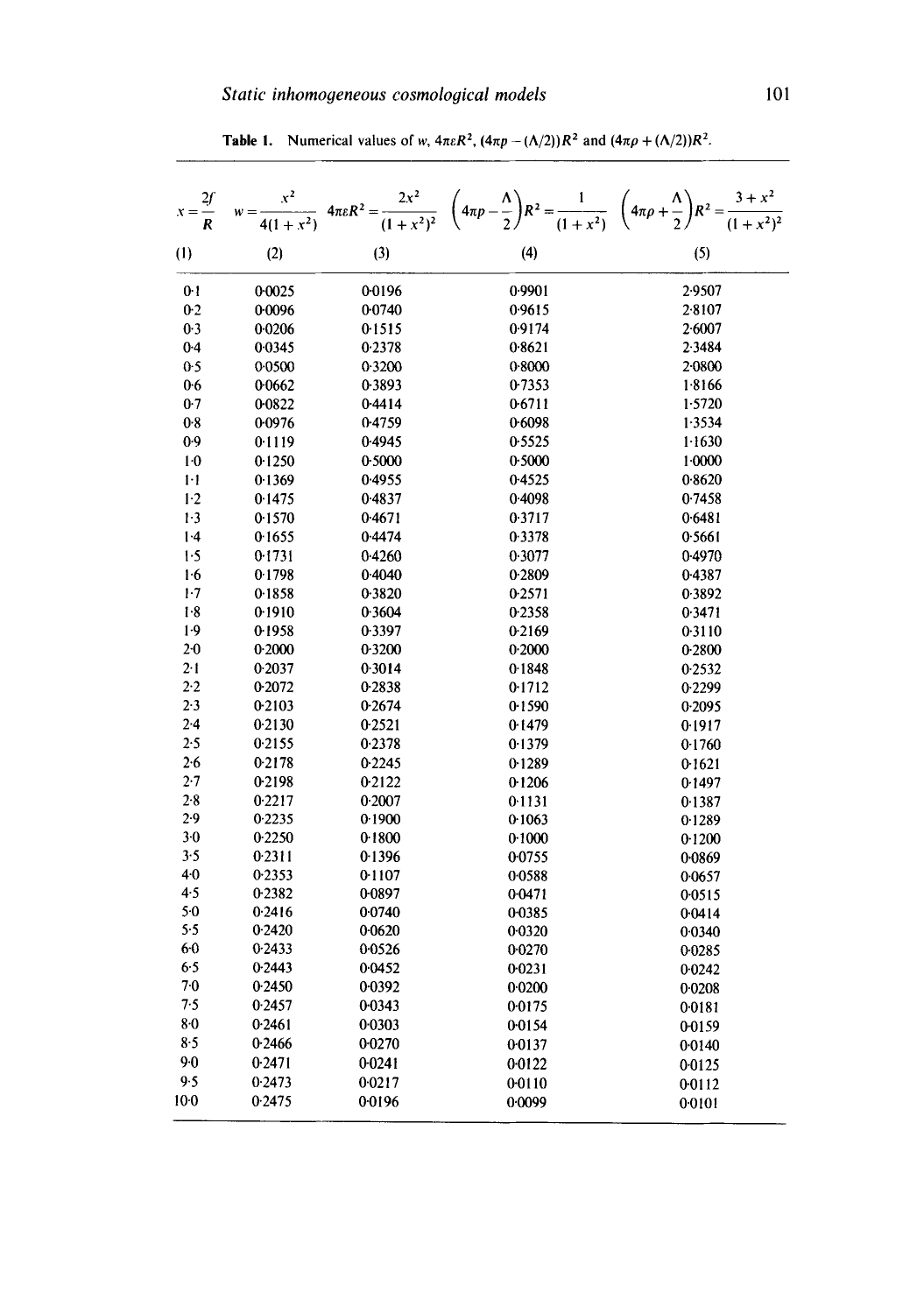

**Figure 1.** Graphs of  $(4\pi\rho + (\Lambda/2))R^2$ ,  $(4\pi\rho - (\Lambda/2))R^2$ ,  $4\pi\varepsilon R^2$  and w drawn against  $x(=2f/R).$ 

### References

Abbot L F and Pi S-Y 1986 *Inflationary cosmology* (Singapore: World Scientific) Bondi H 1947 Mon. Not. R. Astron. Soc. 107 410 Bondi H 1964 *Proc. R. Soc. London* A282 303 Bonnor W B 1972 *Mon. Not. R. Astron. Soc.* 159 261 Bonnor W B 1974 *Mon. Not. R. Astron. Soc.* 167 55 Borner G 1988 *The early universe- facts and fiction* (Berlin: Springer-Verlag)